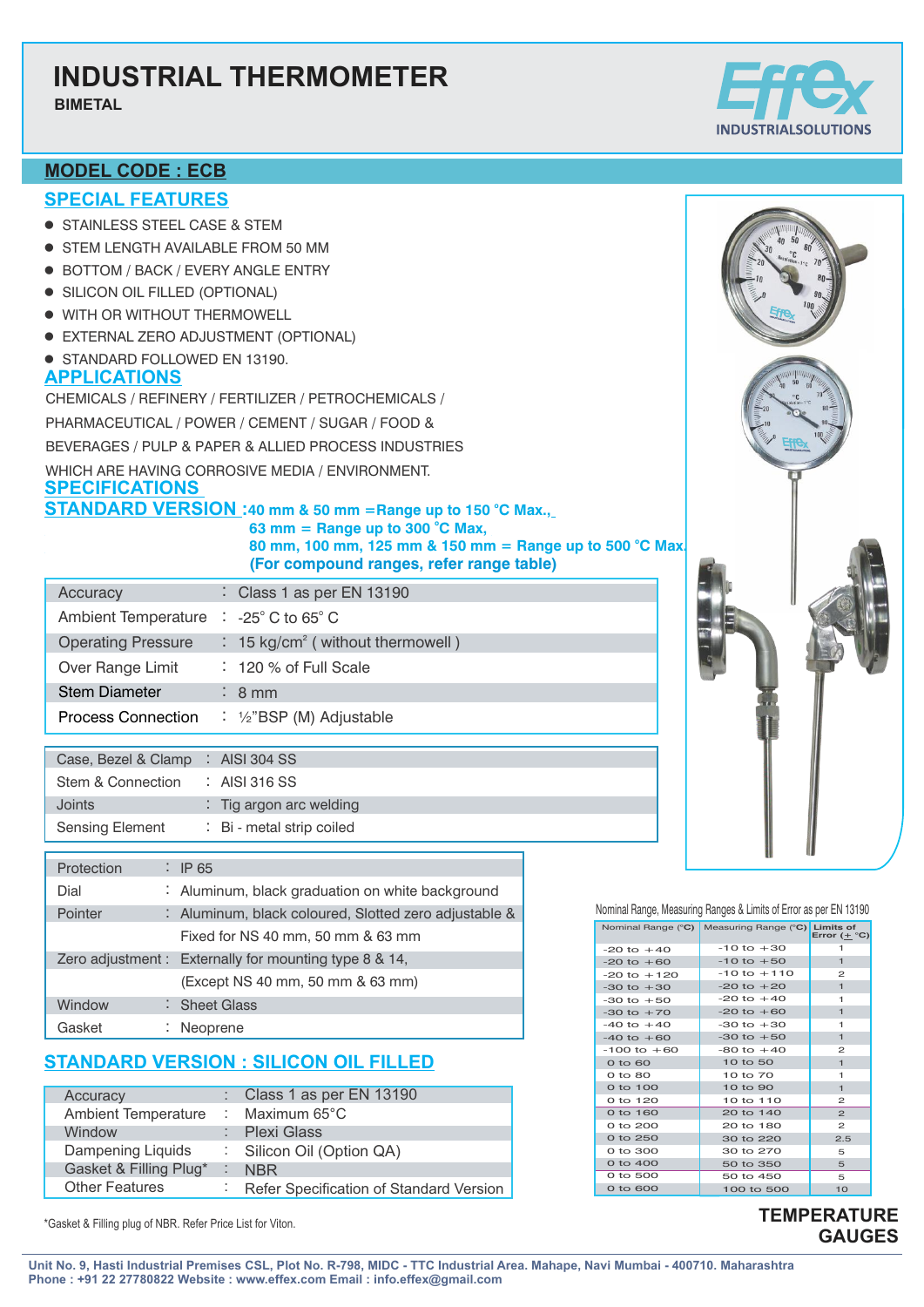# **INDUSTRIAL THERMOMETER**

ØD ØC

E

Approx. Wt.# 150.0 200.0 250.0 350.0 500.0

**TYPE 14**

100

 $80$ 63

150 125

NS A B ØC ØD

15 21 149 161

35

35

35

35

35

15 21 118.5 129

12.5 19 100 111

 $|12.5|$  16 66.5 77.5

 $11$   $17$   $80$   $895$ 

**BIMETAL**



## **MODEL CODE : ECB**

# **DIMENSIONS - STANDARD VERSION**





The following table indicates the minimum and maximum stem lengths in mm, per stem diameter per range. The lower values indicated are the minimum immersion length (below thread) for all type of threads. During stem length selection, please select between the limits mentioned below.

| (Range) °C | $Ø 6$ mm/ 6.34 mm. | Ø 8, 9.5 & 10 mm. | Ø 12 mm.  |
|------------|--------------------|-------------------|-----------|
| $-20/40$   | 120 / 500          | 100/600           | 100 / 600 |
| $-20/60$   | 100 / 500          | 80 / 600          | 80 / 600  |
| $-20/120$  | 70 / 500           | 60 / 600          | 60 / 600  |
| $-30/30$   | 120 / 500          | 100 / 600         | 100 / 600 |
| $-30/50$   | 100 / 500          | 80 / 600          | 80 / 600  |
| $-30/70$   | 90/500             | 60 / 600          | 80 / 600  |
| $-40/40$   | 100/500            | 80 / 600          | 80 / 600  |
| $-40/60$   | 90/500             | 80 / 600          | 80 / 600  |
| $-80/80$   | 70 / 500           | 60 / 600          | 60 / 600  |
| 0/60       | 120 / 500          | 100 / 600         | 100/600   |
| 0/80       | 100/500            | 80 / 600          | 80 / 600  |
| 0/100      | 70 / 500           | 55 / 600          | 80 / 600  |
| 0/120      | 55 / 500           | 45 / 600          | 60 / 600  |
| 0/160      | 50 / 500           | 40 / 600          | 60 / 600  |
| 0/200      | 45 / 500           | 35/600            | 50 / 600  |
| 0/250      | 50 / 500           | 50 / 600          | 50 / 600  |
| 0/300      | 70 / 500           | 60 / 600          | 60 / 600  |
| 0/400      | 60 / 500           | 50 / 600          | 50 / 600  |
| 0/500      | 60 / 500           | 50 / 600          | 50 / 600  |



**Unit No. 9, Hasti Industrial Premises CSL, Plot No. R-798, MIDC - TTC Industrial Area. Mahape, Navi Mumbai - 400710. Maharashtra Phone : +91 22 27780822 Website : www.effex.com Email : info.effex@gmail.com**